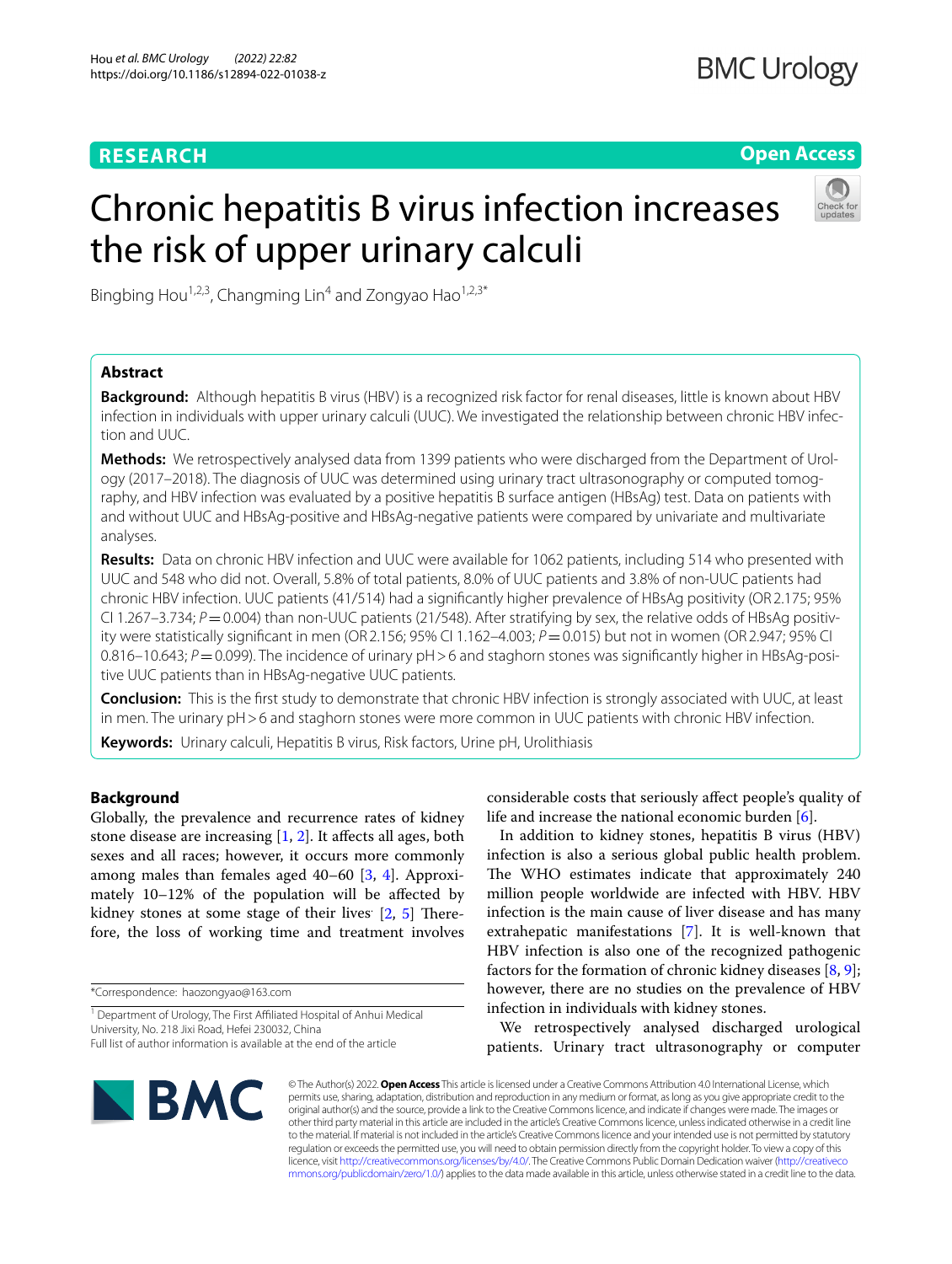tomography and hepatitis B surface antigen (HBsAg) testing were both performed. The primary outcome was to investigate the prevalence of HBV infection in patients with upper urinary calculi (UUC).

## **Methods**

## **Study population and design**

We retrospectively analysed data from 1399 patients who were discharged from the Department of Urology between January 2017 and December 2018 at the Afliated Hospital of Anhui Medical University. Patients who had repeated hospitalizations  $(n=232)$  and were absent from urinary tract ultrasonography or CT examination and HBsAg testing  $(n=105)$  were excluded from this study, leaving 1062 patients who constituted the investigated sample. Ethics committee approval was obtained. Since this study was a retrospective and anonymous analysis, no informed consent was needed. We presented the study following the Strengthening the Reporting of Observational studies in Epidemiology (STROBE) guidelines.

According to the presence or absence of UUC, patients were divided into two groups. The diagnosis of UUC was established by urinary tract ultrasonography or computed tomography. The presence of HBsAg was assessed by an enzyme immunoassay. We collected data on some variables that may infuence the prevalence of HBV infection, including age, sex, geographical residence, and history of surgery, blood transfusion and haemodialysis. Characteristics of stones and some variables that may afect the formation of urinary calculi were also recorded, including the number of stones; side of stones; staghorn stones; history of UUC; body mass index; hypertension; diabetes mellitus; serum calcium, potassium, uric acid, albumin, alanine aminotransferase, total bilirubin, triglycerides, and creatinine; urinary tract infection, and urinary pH.

#### **Study outcomes**

The primary outcome was the prevalence of HBV infection in individuals with UUC compared with those without UUC. UUC was diagnosed by the presence of one or more stones on ultrasonography or CT examination, where the diameter of the stone was more than 4 mm. The stone composition was confirmed using an infrared spectrometer. Patients were considered chronic HBV infected if they had a history of hepatitis B or had been positive for HBsAg for more than six months. All of the HBsAg-positive patients had not been receiving antiviral therapy six months before and after admission.

The secondary outcome was to investigate the association between the prevalence of HBV infection and the characteristics of stones and clinical and laboratory

outcomes in patients with UUC stratifed by HBV status. The laboratory outcomes of blood chemistry and urine analysis were obtained after overnight fasting and measured by automated analytical instruments.

## **Statistical analysis**

Data are shown as the median (frst quartile, third quartile), or number (proportion). The categorical variables were determined using the chi-square test (e.g, rates of HBsAg positivity, urinary pH>6, urinary tract infection, sex, etc.) or Fisher's exact test (e.g, rates of staghorn stones, history of blood transfusion and haemodialysis), while the means of continuous variables were determined using the Mann–Whitney rank sum test (e.g, urinary pH) or Student's t test (e.g, age, BMI and other serum biochemical outcomes). To assess risk factors, data were compared using univariate and multivariate logistic regression. The statistical analysis was compared using SPSS® 23.0. *P*<0.05 was considered statistically signifcant.

## **Results**

#### **Patient characteristics**

Among 1062 discharged urological patients, 514 presented with UUC, and 548 did not. The patient characteristics according to the presence or absence of UUC are shown in Table [1](#page-1-0) and Additional file 1: Table S1. Compared with patients without UUC, patients with UUC were characterized by male sex and signifcantly younger age. The geographical residence, and history of surgery, blood transfusion and haemodialysis were not signifcantly diferent.

<span id="page-1-0"></span>**Table 1** Characteristics of the 1062 patients stratifed by UUC status

|                                    | UUC ( $n = 514$ ) | Non-UUC ( $n = 548$ ) | P value |
|------------------------------------|-------------------|-----------------------|---------|
| Age (yr)                           | 52 (43, 62)       | 62.5 (46, 73)         | < 0.001 |
| Sex, n (%)                         |                   |                       | < 0.001 |
| Males                              | 310 (60.3)        | 404 (73.7)            |         |
| Females                            | 204 (39.7)        | 144 (26.3)            |         |
| Geographical resi-<br>dence, n (%) |                   |                       | 0.725   |
| Rural                              | 96 (18.6)         | 107 (19.5)            |         |
| Urban                              | 418 (81.4)        | 441 (80.5)            |         |
| History, n (%)                     |                   |                       |         |
| Blood transfusion                  | 3(0.6)            | 2(0.4)                | 0.678   |
| Haemodialysis                      | 3(0.6)            | 1(0.2)                | 0.359   |
| Surgery                            | 263 (51.2)        | 254 (46.4)            | 0.117   |

UUC, upper urinary calculi. Data are shown as the median (first quartile, third quartile), or number (proportion)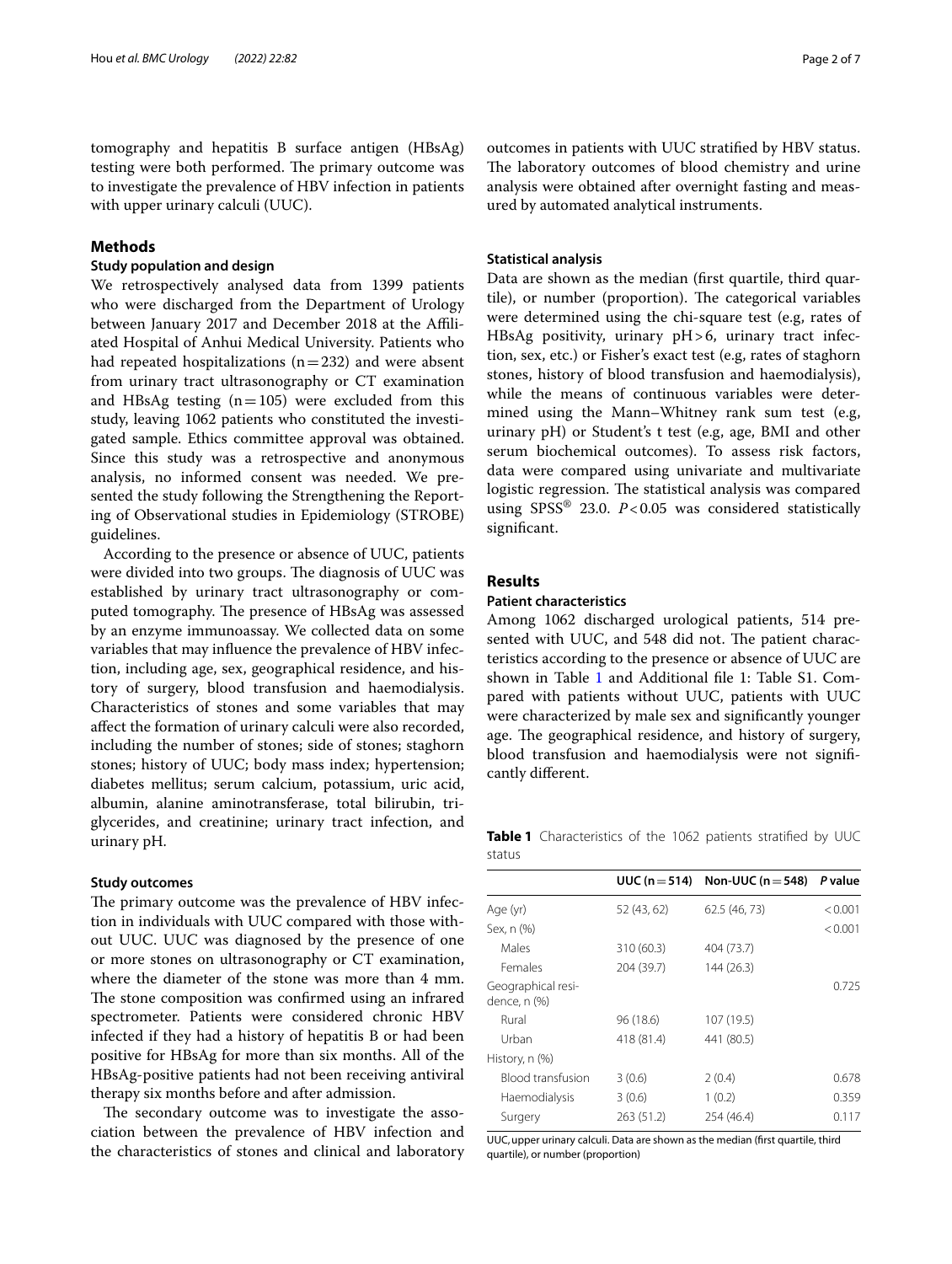## **Overall prevalence of HBsAg-positive individuals**

The overall prevalence of HBsAg positivity among the discharged patients in this study was 5.8% (62/1062); it was 6.6% (47/714) in males and 4.3% (15/348) in females, and there was no signifcant diference (OR0.639; 95% CI 0.352–1.160;  $P = 0.138$ ) between males and females. The median age of HBsAg-positive patients was 53.5 (44.25, 67) years and that of HBsAg-negative patients was 54 (44, 69) years; the diference was not statistically signifcant  $(P=0.666)$ .

## **HBsAg positivity in patients with UUC**

The prevalence of HBsAg positivity among patients with and without UUC is shown in Table [2](#page-2-0). The prevalence of HBsAg positivity (OR2.175; 95% CI 1.267–3.734;  $P=0.004$ ) in UUC patients (8.0%) was higher than that in non-UUC patients (3.8%). After stratifying by sex, the relative odds of HBsAg positivity were statistically signifcant in men but not in women.

The prevalence of HBsAg positivity among male UUC patients was higher than that among male non-UUC patients for all age groups (Fig. [1\)](#page-2-1). Among male UUC patients, a signifcantly higher prevalence of HBsAg positivity was seen in those groups aged 10 to 29 years and>70 years.

Potential risk factors that might afect the prevalence of HBV-infected patients were analysed. Age was a strong confounding variable for both men and women. After adjusting for age, the odds of HBsAg positivity remained signifcantly elevated in male UUC patients compared with male non-UUC patients. However, the adjusted odds of HBsAg positivity in female UUC patients was not signifcantly higher (Table [2\)](#page-2-0).

The characteristics and laboratory outcomes among UUC patients stratifed by HBsAg status are shown in Table [3.](#page-3-0) HBsAg-positive UUC patients had an elevated urinary pH (mean ranks  $327.21$  vs  $251.46$ ,  $P = 0.001$ ) and a higher percentage of urinary  $pH>6$  (OR 2.923; 95% CI 1.533–5.575; *P*=0.001) than HBsAg-negative

Prevalence of HBsAg-positive (%)  $4.0^{\circ}$  $2.0$  $10-29$  years  $30-49$  years  $50-69$  years  $>70$  years Age groups in men **Fig. 1** Prevalence of HBsAg positivity among male patients with and without UUC stratifed by age. \**P*<0.05, \*\**P*<0.01, \*\*\**P*<0.001. HBsAg = hepatitis B surface antigen; UUC = upper urinary calculi

 $\blacksquare$  Patient with UUC  $\blacksquare$  Patient without UUC

ns

ns

 $12.0$ 

 $10.0$ 

 $80-$ 

 $6.0$ 

<span id="page-2-1"></span>UUC patients. No signifcant diferences were found for any other variables.

# **HBsAg positivity and characteristics of stones in UUC individuals**

The stone characteristics among patients with UUC stratifed by HBsAg status are shown in Table [4](#page-4-0). HBsAg-positive UUC patients had a higher percentage of staghorn stones (OR2.624; 95% CI 1.136–6.064;  $P=0.043$ ) than HBsAg-negative UUC patients. The number of stones, side of stones, and history of UUC were not signifcantly diferent.

|                | <b>Crude Prevalence</b> |                   | Unadjusted           |         | Adjusted*            |         |
|----------------|-------------------------|-------------------|----------------------|---------|----------------------|---------|
|                | UUC $(n=514)$           | Non-UUC $(n=548)$ | OR (95% CI)          | P value | OR (95% CI)          | P value |
| Males, n (%)   |                         |                   | 2.213 (1.205-4.064)  | 0.009   | 2.156 (1.162-4.003)  | 0.015   |
| HBsAq-Positive | 29(9.4)                 | 18(4.5)           |                      |         |                      |         |
| HBsAq-Negative | 281 (90.6)              | 386 (95.5)        |                      |         |                      |         |
| Females, n (%) |                         |                   | 2.938 (0.814-10.604) | 0.086   | 2.947 (0.816-10.643) | 0.099   |
| HBsAq-Positive | 12 (5.9)                | 3(2.1)            |                      |         |                      |         |
| HBsAq-Negative | 192 (94.1)              | 141 (97.9)        |                      |         |                      |         |

<span id="page-2-0"></span>**Table 2** The prevalence of HBsAg positivity in patients with and without UUC

*HBsAg*hepatitis B surface antigen, *UUC* upper urinary calculi, *OR*,odds ratio, *CI* confdence interval, Data are shown as the number (proportion). \*Adjusted odds ratios were adjusted for age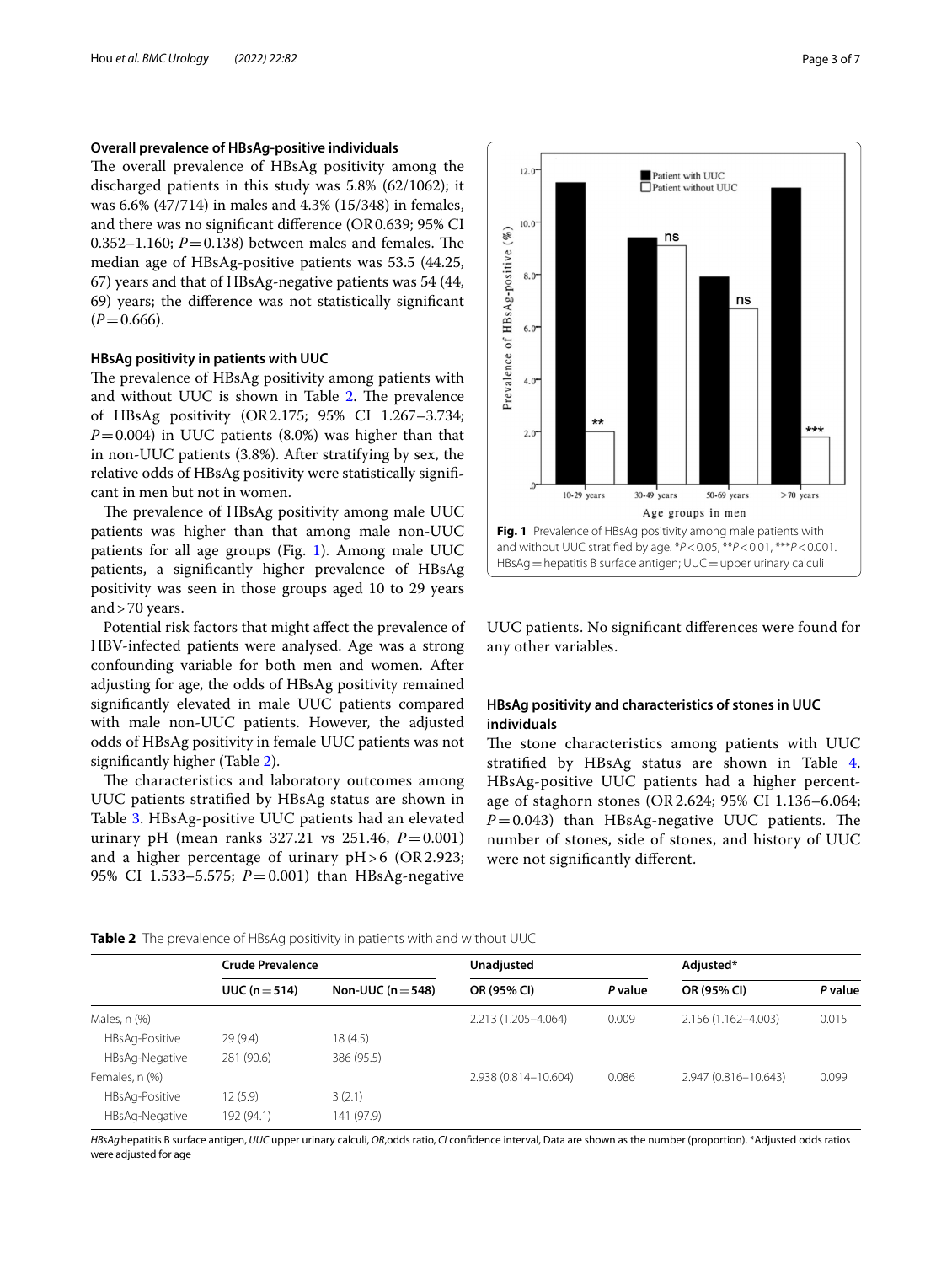# **Patients with UUC** *P* **value HBsAg-positive**  $(n=41)$ **HBsAg-negative (n**=**473)** Age (yr) 50 (43.5, 67) 50 (43.5, 67) 52 (43, 62) 52 (43, 62) BMI (kg/m2) 24.67 (20.99, 26.94) 23.72(21.74, 25.84) 0.284 Sex, n (%) 0.155 Males 29 (70.7) 281 (59.4) Females 12 (29.3) 192 (40.6) Geographical residence, n (%) 0.127 Rural 37 (90.2) 381 (80.5) Urban 4 (9.8) 92 (19.5) History, n (%) Surgery 16 (39.0) 244 (51.6) 0.123  $B$ lood transfusion and  $D(0)$  and  $3(0.6)$  1 Haemodialysis 1 (2.4) 2 (0.4) 0.221 Hypertension, n (%) 12 (29.3) 111 (23.5) 111 (23.5) 0.404 Diabetes mellitus, n (%) 5 (12.2) 61 (12.9) 0.898 UTI, n (%) 13 (31.7) 13 (31.7) 197 (41.6) 197 (41.6) 197 (41.6) 214 Urine pH 6.5 (6, 6.5) 6.5 (6, 6.5) 6 (5.5, 6.5) 6 (5.5, 6.5) 6 (5.5, 6.5) 6 (5.5, 6.5) 6 (5.5, 6.5) 6 (5.5, 6.5) >6, n (%) 21 (51.2) 125 (26.4) 0.001 Urine Specific Gravity 0.773 (1.015, 1.021) 1.02 (1.015, 1.025) 1.02 (1.015, 1.025) 0.773 Serum Albumin (g/L) 41.4 (40, 42.8) 41.7 (39.1, 44.1) 0.365 Total bilirubin (μmol/L) 14.3 (10.35, 21.1) 15 (11.25, 19.2) 0.519 Direct bilirubin (μmol/L) 3.8 (3.065, 5.62) 3.83 (2.705, 5.29) 0.146 ALT (U/L) 21 (13.5, 34) 20 (13, 30) 20 (13, 30) 20 (13, 30) AST (U/L) 20 (17, 26) 21 (17, 26) 20 (15, 24) 20 (25, 24) 20 (3670 Total cholesterol (mmol/L) 4.66 (4.04, 5.23) 4.69 (4.08, 5.28) 0.635 Triglycerides (mmol/L) 1.1 (0.77, 1.315) 1.17(0.85, 1.49) 0.275 HDL (mmol/L) 1.15 (0.925, 1.285) 1.07 (0.84, 1.305) 1.07 (0.84, 1.305) 0.469 LDL (mmol/L) 2.71 (2.165, 3.28) 2.90 (2.28, 3.46) 0.998 Uric acid (μmol/L) 311 (268.5, 355.5) 337 (278, 389.5) 337 (278, 389.5) 0.229 Calcium (mmol/L) 2.29 (2.16, 2.355) 2.31 (2.2, 2.4) 0.085 Phosphorus (mmol/L) 1.00 (0.92, 1.105) 1.0284 (0.92, 1.14) 0.636 Sodium (mmol/L) 139 (137.9, 141.45) 139.7(137.7, 141.3) 139.7(137.7, 141.3) 0.789 Chlorine (mmol/L) 102.4 (100.95, 104.55) 102.4(100.5, 104.5) 0.256 Potassium (mmol/L) 3.97 (3.685, 4.315) 3.93 (3.665, 4.20) 0.592

## <span id="page-3-0"></span>**Table 3** Characteristics and laboratory outcomes among patients with UUC stratified by HBsAg status

*HBsAg* hepatitis B surface antigen, *UUC* upper urinary calculi, *BMI* body mass index, *UTI* urinary tract infection, *AST* aspartate aminotransferase, *ALT* alanine aminotransferase, *LDL* low-density lipoprotein, *HDL*high-density lipoprotein. Data are shown as the median (frst quartile, third quartile), or number (proportion)

Creatinine (mmol/L) 83.8 (57.5, 100) 82 (64, 104) 83.6 (57.5, 100 82 (64, 104)

# **Discussion**

The formation of urinary calculi is a complex multifactor process that includes internal factors (such as sex, age and genetics) and external factors (such as climate, geography, diet, water intake and mineral composition etc.)  $[10]$  $[10]$ . The potential risk factors for urinary calculi include metabolic disorders, hypercalcemic disorders, low urine volume, recurrent urinary tract infections, hypertension, obesity, abnormalities of urinary pH, repeated urinary

tract infections, and renal tubular acidosis  $[11-13]$  $[11-13]$ . However, some of these risk factors are not always associated with urinary calculi and may vary greatly between men and women.

HBV infection has been associated with various kidney diseases and commonly presents with arterial hypertension, membranous nephropathy, chronic kidney disease and renal tubular acidosis [[8,](#page-5-7) [9,](#page-5-8) [14](#page-6-3), [15](#page-6-4)], which may be afected by immune complex deposition or direct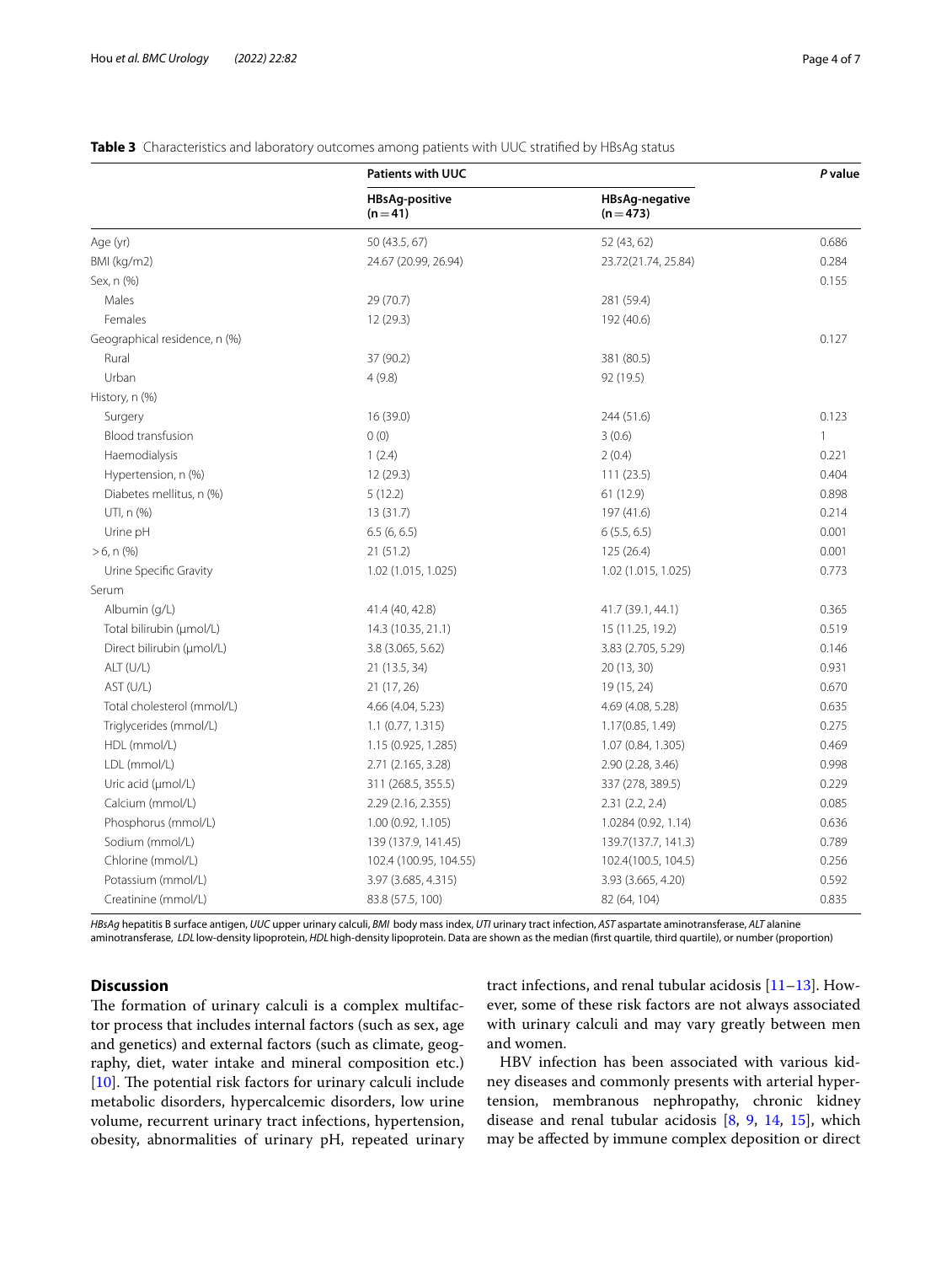|                         | <b>Patients with UUC</b>          |                                    | OR (95% CI)            | P value |  |
|-------------------------|-----------------------------------|------------------------------------|------------------------|---------|--|
|                         | <b>HBsAg-positive</b><br>$(n=41)$ | <b>HBsAg-negative</b><br>$(n=473)$ |                        |         |  |
| Number of stones, n (%) |                                   |                                    | $1.029(0.541 - 1.957)$ | 0.930   |  |
|                         | 18 (43.9)                         | 211 (44.6)                         |                        |         |  |
| $\geq$ 2                | 23(56.1)                          | 262 (55.4)                         |                        |         |  |
| Side of stones, n (%)   |                                   |                                    | 1.267 (0.652-2.462)    | 0.739   |  |
| Unilateral              | 26(63.4)                          | 325 (68.7)                         |                        |         |  |
| Bilateral               | 15 (36.6)                         | 148 (31.3)                         |                        |         |  |
| Staghorn stone, n (%)   | 8(19.5)                           | 40(8.5)                            | 2.624 (1.136-6.064)    | 0.043   |  |
| History of UUC, n (%)   | 12 (29.2)                         | 132 (27.9)                         | 1.069 (0.530-2.157)    | 0.852   |  |

<span id="page-4-0"></span>**Table 4** Characteristics of stones among patients with UUC stratifed by HBsAg status

HBsAg,hepatitis B surface antigen; UUC,upper urinary calculi; OR,odds ratio; CI, confdence interval. Data are shown as the number (proportion)

glomerular and tubular injury and **antiviral** therapy [\[15](#page-6-4), [16\]](#page-6-5) Recently, Guimerà et al*.* [\[17](#page-6-6)] showed that renal tubular acidosis has been confrmed as a pathogenic factor for urinary calculi, and although calcium oxalate stones are the dominant type of urinary calculi among the general population, calcium phosphate stones are most common in individuals with renal tubular acidosis. A retrospective study showed that there was a high prevalence of urolithiasis among patients with thin basement membrane nephropathy, mainly in the presence of hypercalciuria and hyperuricosuria [\[18\]](#page-6-7). Several recent studies have shown that the early stage of chronic kidney disease is usually associated with hypocitraturia, and insignifcant metabolic acidosis also causes hypocitraturia to increase urinary pH  $[19-21]$  $[19-21]$  $[19-21]$ .

Despite numerous studies on the association between kidney diseases and urinary calculi [\[22\]](#page-6-10), whether HBV infection is related to an elevated risk of urinary calculi remains unclear. In this work involving discharged urological patients after stratifying by sex, we found that chronic HBV infection was strongly associated with UUC, at least in men. The cause for the associated sexspecifc diferences between UUC and HBV infection is unclear. The risk factors and pathophysiology of UUC formation in men may be diferent from those in women. Otherwise, we may have failed to fnd a signifcant diference between HBV infection and UUC in women due to the small number of female patients in our study.

The present investigation demonstrated that urine pH was the only independent predictor for UUC formation in HBsAg-positive patients. Among UUC patients, the prevalence of urinary pH>6 in HbsAg-positive patients was signifcantly higher than that in HbsAg-negative patients. The urinary  $pH>6$  often indicates a diagnosis of suspected renal tubular acidosis, although an acidifcation test is needed. Several other studies [[17](#page-6-6), [23](#page-6-11), [24](#page-6-12)] have also shown that the prevalence of kidney stones was signifcantly higher in individuals with high urinary pH levels than in those with normal urinary pH and tended to be correlated with calcium phosphate stones, which easily recur and form staghorn stones  $[25]$  $[25]$ . These findings may explain why the incidence of staghorn stones in HbsAg-positive UUC patients in this study was higher than that in HbsAg-negative UUC patients.

The mechanisms by which chronic HBV infection promotes the occurrence and development of UUC, especially in patients with high levels of urine pH, are not known. The possible mechanisms may include an imbalance between the kidneys' ability to excrete  $H^+$  ions and resorb  $HCO_3^-$  resulting in elevated urinary pH, which can in turn lead to increased calcium phosphate crystal precipitation  $[26]$  $[26]$ . Increased urinary pH might be a potential link between UUC and chronic HBV infection by increasing phosphate saturation in the urine. Presumably, in patients with chronic HBV infection, UUC may be mainly the calcium phosphate type, but to date, no studies have evaluated this aspect.

Direct infection of the renal tubular epithelium by HBV may play a role in the occurrence and development of UUC. Diao et al*.* [[27\]](#page-6-15) proved that HBV can directly infect renal tubular epithelial cells and that the replication of HBV increases the apoptosis of renal tubular cells. In vitro research has demonstrated that by upregulating Fas gene expression, serum from patients infected with hepatitis B virus promotes apoptosis of human proximal renal tubular epithelial cells<sup>[[28\]](#page-6-16)</sup> Apoptosis and injury of renal tubular epithelial cells were able to induce subsequent stone formation [\[29](#page-6-17)]. Some authors have reported that damaged cells develop lesions that induce the retention of particles on the surface of renal papillae, and crystals become attached to damaged renal tubular cells [[30](#page-6-18), [31\]](#page-6-19). In addition, both UCC and HBV infection may share a common pathogenesis or exacerbating factors as Porter et al. [\[32\]](#page-6-20) reported and immunosuppression could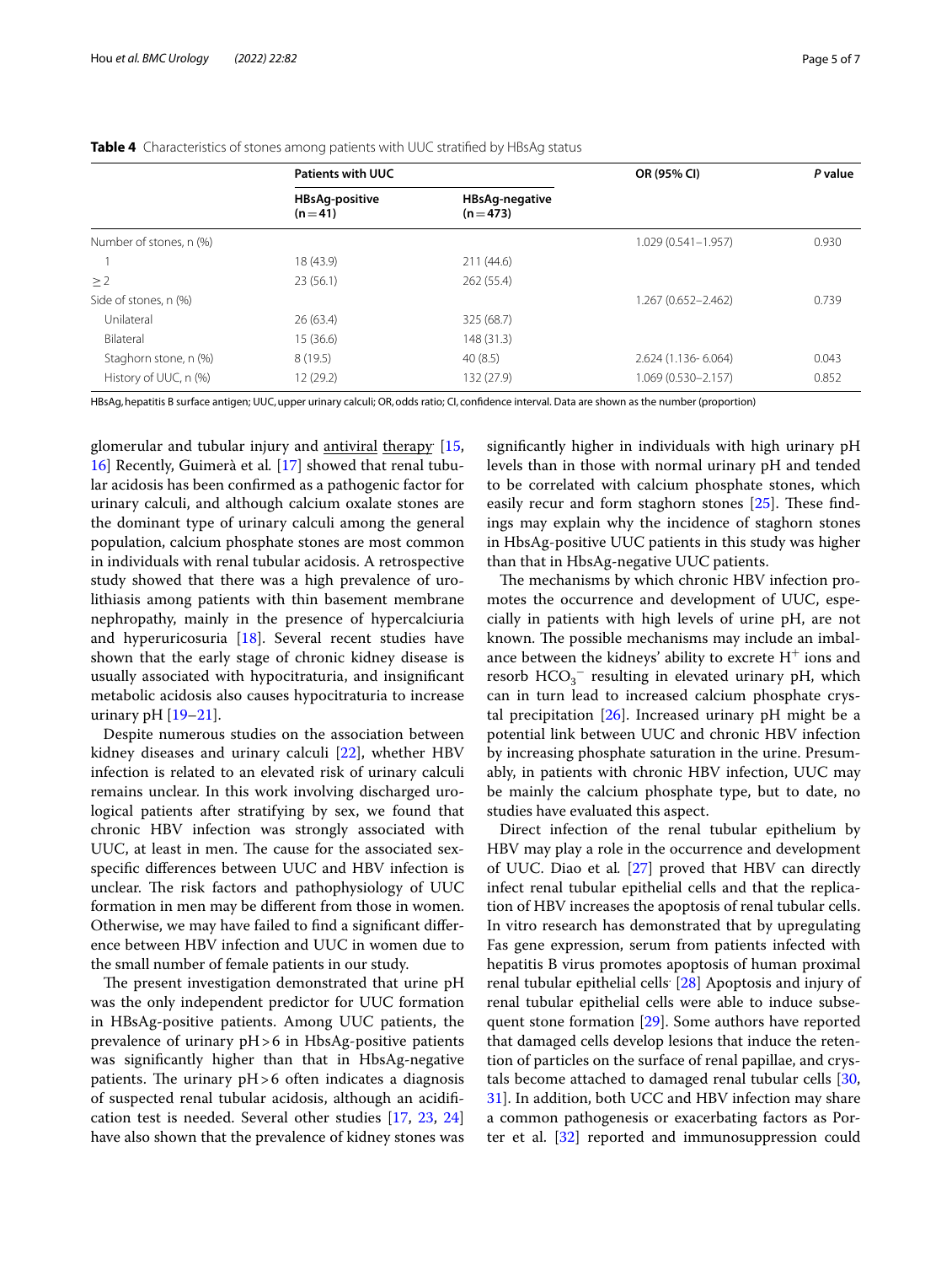promote both HBV infection and urinary tract infections, while pathogens such as *E. coli* in urine could promote the formation of stones [[33](#page-6-21)]. HBV infection of renal tubular epithelial cells may increase the risk of UUC formation by causing changes in renal tubular acid function or promoting the accumulation and growth of calcium crystals. Further research is needed to verify this interesting hypothesis.

The major strength of our study is that the association between chronic HBV infection and UUC was confrmed. To our knowledge, our work flls a gap in the understanding of the relationship between these two high-incidence diseases. Another strength is that we pointed out the potential risk factors for formatting urinary calculi to chronic HBV infection patients and provided important evidence for further research.

However, some limitations should be considered. This study was a retrospective study and some data were absent, such as 24-h urinary Ca and P and HBV load in urine and kidney biopsies, making it difficult to determine the mechanism of how hepatitis B plays a role in the formation of kidney stones. Further prospective clinical studies and basic experiments are hopeful to determine the potential mechanism. Another potential limitation is that because the information related to HBV in the normal population is private and almost inaccessible, the control group included patients who needed hospitalization due to urological disease. However, these diseases will not afect the prevalence of HBV infection in these hospitalized patients, so we believe that the results of the comparison are reliable.

## **Conclusions**

This study showed that chronic HBV infection was strongly associated with UUC. The urinary  $pH>6$  and staghorn stones were more common in UUC patients with chronic HBV infection. To our knowledge, these fndings are the frst to be reported. Further studies are necessary to determine the potential mechanism between HCV infection and the formation of UUC.

#### **Abbreviations**

HBV: Hepatitis B virus; UUC: Upper urinary calculi; HBsAg: Hepatitis B surface antigen.

## **Supplementary Information**

The online version contains supplementary material available at [https://doi.](https://doi.org/10.1186/s12894-022-01038-z) [org/10.1186/s12894-022-01038-z.](https://doi.org/10.1186/s12894-022-01038-z)

**Additional fle 1:** Kinds of diseases in 1062 patients.

#### **Acknowledgements**

We thank Mr Jiagen Wen for providing statistical advice and assistance.

#### **Author contributions**

All authors contributed to the study conception and design. HBB collected the data and wrote the frst draft of the manuscript; LCM analysed the patient data and revised the manuscript; HZY was responsible for the study concept and design, and project development. All authors read and approved the fnal manuscript.

#### **Funding**

This work was supported by the National Natural Science Foundation of China (82070724) and Natural Science Foundation of Anhui Province (1908085MH246).

#### **Availability of data and materials**

The datasets supporting the conclusions of this article are included within the article and its additional fle.

## **Declarations**

#### **Ethics approval and consent to participate**

The protocol for this research project was approved by the ethics committee of the First Afliated Hospital of Anhui Medical University (No. PJ2021-13- 14) and conforms to the provisions of the Declaration of Helsinki. Since this study was a retrospective and anonymous analysis, no informed consent was needed which was approved by the First Afliated Hospital of Anhui Medical University ethics committee.

**Consent for publication**

Not applicable.

#### **Competing interests**

The authors declare that there are no conficts of interest.

#### **Author details**

<sup>1</sup> Department of Urology, The First Affiliated Hospital of Anhui Medical University, No. 218 Jixi Road, Hefei 230032, China. <sup>2</sup>Institute of Urology, Anhui Medical University, Hefei, China. <sup>3</sup> Anhui Province Key Laboratory of Genitourinary Diseases, Anhui Medical University, Hefei, China. 4 Department of Urology, The Fourth Afliated Hospital of Anhui Medical University, Hefei, China.

Received: 26 January 2022 Accepted: 27 May 2022 Published online: 06 June 2022

#### **References**

- <span id="page-5-0"></span>1. Sorokin I, Mamoulakis C, Miyazawa K, Rodgers A, Talati J, Lotan Y. Epidemiology of stone disease across the world. World J Urol. 2017;35:1301–20.
- <span id="page-5-1"></span>2. Sakamoto S, Miyazawa K, Yasui T, Iguchi T, Fujita M, Nishimatsu H, et al. Chronological changes in the epidemiological characteristics of upper urinary tract urolithiasis in Japan. Int J Urol. 2018;25:373–8.
- <span id="page-5-2"></span>3. Zhang S, Huang Y, Wu W, He Z, Ou L, Tiselius HG, et al. Trends in urinary stone composition in 23,182 stone analyses from 2011 to 2019: a highvolume center study in China. World J Urol. 2021;39:3599–605.
- <span id="page-5-3"></span>4. Ye Z, Zeng G, Yang H, Li J, Tang K, Wang G, et al. The status and characteristics of urinary stone composition in China. BJU Int. 2020;125:801–9.
- <span id="page-5-4"></span>5. Naghavi M, Abajobir AA, Abbafati C, Abbas KM, Abd-Allah F, Abera SF, et al. Global, regional, and national age-sex specifc mortality for 264 causes of death, 1980–2016: a systematic analysis for the Global Burden of Disease Study 2016. Lancet. 2017;390:1151–210.
- <span id="page-5-5"></span>6. Geraghty RM, Cook P, Walker V, Somani BK. Evaluation of the economic burden of kidney stone disease in the UK: a retrospective cohort study with a mean follow-up of 19 years. BJU Int. 2020;125:586–94.
- <span id="page-5-6"></span>7. Acalovschi M, Buzas C, Radu C, Grigorescu M. Hepatitis C virus infection is a risk factor for gallstone disease: a prospective hospital-based study of patients with chronic viral C hepatitis. J Viral Hepat. 2009;16:860–6.
- <span id="page-5-7"></span>8. Long JD, Rutledge SM, Sise ME. Autoimmune kidney diseases associated with chronic viral infections. Rheum Dis Clin N Am. 2018;44:675–98.
- <span id="page-5-8"></span>9. Fabrizi F, Cerutti R, Ridruejo E. Hepatitis B virus infection as a risk factor for chronic kidney disease. Expert Rev Clin Phar. 2019;12:867–74.